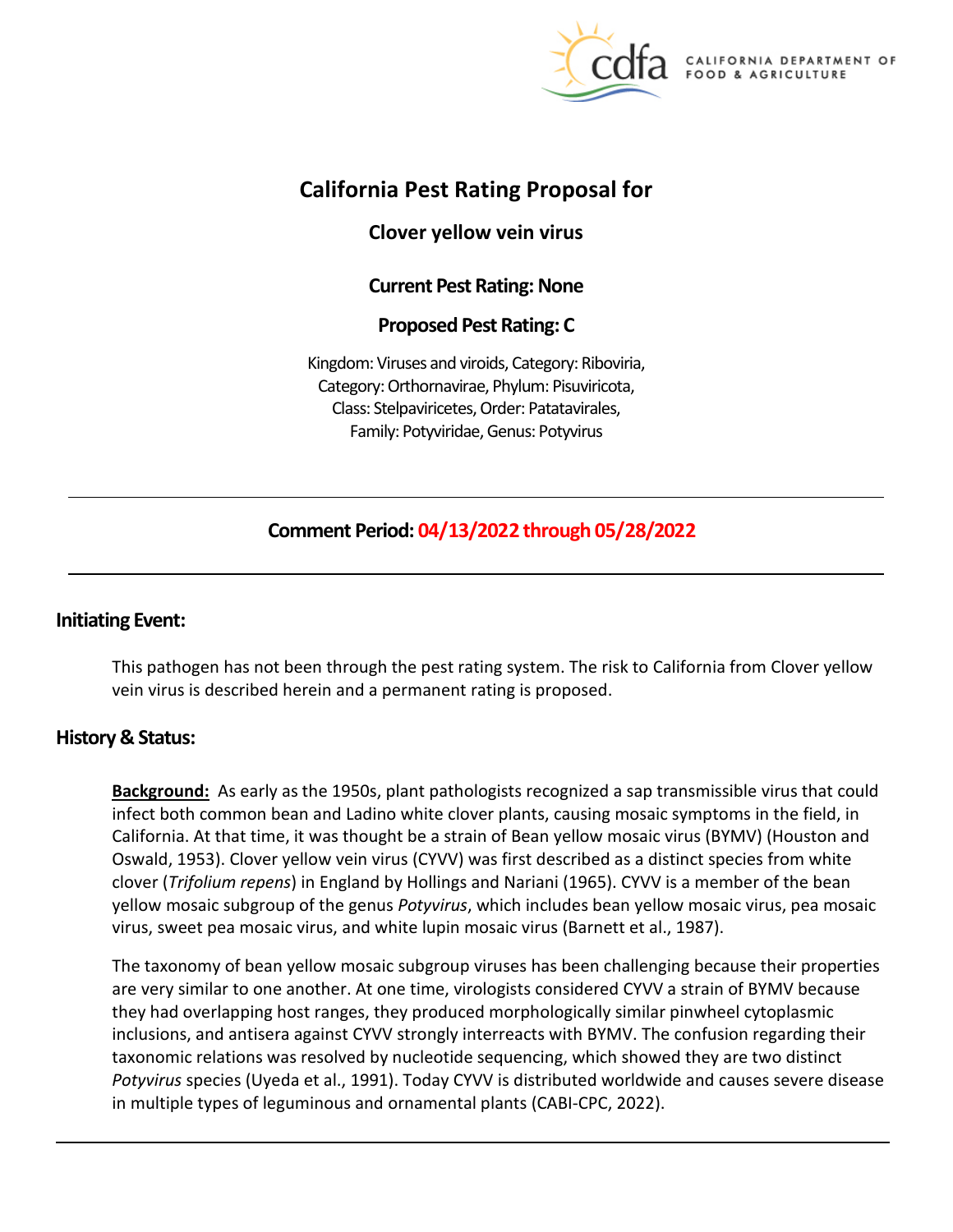

Most of the concern about the impact of CYVV has focused on clovers, particularly white clover (*Trifolium repens*), that are grown as perennials in grass-legume pastures. More than a dozen viruses have been detected in white clover, and fields are often simultaneously infected with more than one virus, and mixed infection of single plants is prevalent. Therefore, it can be hard to quantify the effect of CYVV alone (Barnett and Gibson, 1975). In 1999, a severe viral disease outbreak with 100% incidence was observed in a single field of common bean in Colusa County, CA. The symptoms included a yellow mosaic, leaf epinasty and, in some plants, a systemic necrosis. This field was adjacent to a clover field that had been harvested early in the development of the bean plants. RT-PCR with direct-sequencing and sequence comparisons revealed a close identity to known sequences of CYVV (Crnov and Gilbertson, 2001).

*Hosts: Alysicarpus vaginalis* (alyce clover), *Ammi majus* (Bishop's-weed), *Borago officinalis* (borage), *Coriandrum sativum* (coriander), *Crotalaria micans*, *Cucurbita pepo* (marrow), *Daucus carota* (carrot), *Dendrobium*, *Gentiana* (gentians), *Gladiolus hybrids* (sword lily), *Glycine max* (soybean), *Impatiens walleriana* (busy lizzy), *Iris* (irises), *Lamium amplexicaule* (henbit deadnettle), *Lathyrus odoratus* (sweet pea), *Lens culinaris* (lentil), *L. culinaris* subsp*. culinaris* (lentil), *Limonium sinuatum* (sea pink), *Lupinus*  (lupins) *L. albus* (white lupine), *L. angustifolius* (narrow-leaf lupin), *L. luteus* (yellow lupin), *Medicago lupulina* (black medick), *M. sativa* (lucerne), *Melilotus officinalis* (yellow sweet clover), *Phaseolus*  (beans), *P. vulgaris* (common bean), *Pisum sativum* (pea), *Plantago major* (broad-leaved plantain), *Psophocarpus tetragonolobus* (winged bean), *Trifolium* (clovers), *T. hybridum* (alsike clover), *T. incarnatum* (crimson clover), *T. pratense* (red clover), *T. repens* (white clover), *T. subterraneum*  (subterranean clover), *T. vesiculosum* (arrowleaf clover), *Veronica persica* (creeping speedwell), *Vicia faba* (faba bean), *Viola odorata* (English violet) (CABI-CPC, 2022; Yoon et al., 2022).

*Symptoms*: Symptoms are variable and may be easily confused with those caused by other viruses. In several hosts, symptoms include spotting and mosaics associated with various degrees of necrosis, often leading to the death of leaves, and premature plant death. Symptoms from CYVV usually include more necrosis than symptoms from BYMV, but there can be highly necrotic strains of BYMV (Bos et al., 1974).

Symptoms on beans are leaf and stem necrosis, with premature dropping of leaves and pods (Lisa and Dellavalle, 1983) or severe vein necrosis (Okuda et al., 1992). On clovers, symptoms are mosaic, and chlorotic, occasionally necrotic, sectoring of leaves but obvious symptoms may also be absent (Barnett and Diachun, 1984).

*Transmission:* CYVV can be transmitted by various aphids in a non-persistent manner (Hollings and Stone, 1974). It is not seed borne or transmitted mechanically. The aphid vector is *Myzus persicae*  (green peach aphid), is an important vector and a widespread, C-rated pest in California. CYVV can also be spread in vegetative planting material such as rooted stolons or cuttings (CABI-CPC, 2022).

*Damage Potential:* There is little information on the impact of CYVV on crops other than clovers where it reduces yield and lifespan of infected plants. In northwestern Italy in 1976 the virus was present at different locations in up to 50% of the plants and symptoms were severe (Lisa and Dellavalle, 1983). On common bean there have been reports of damage, but some varieties of legumes are known to be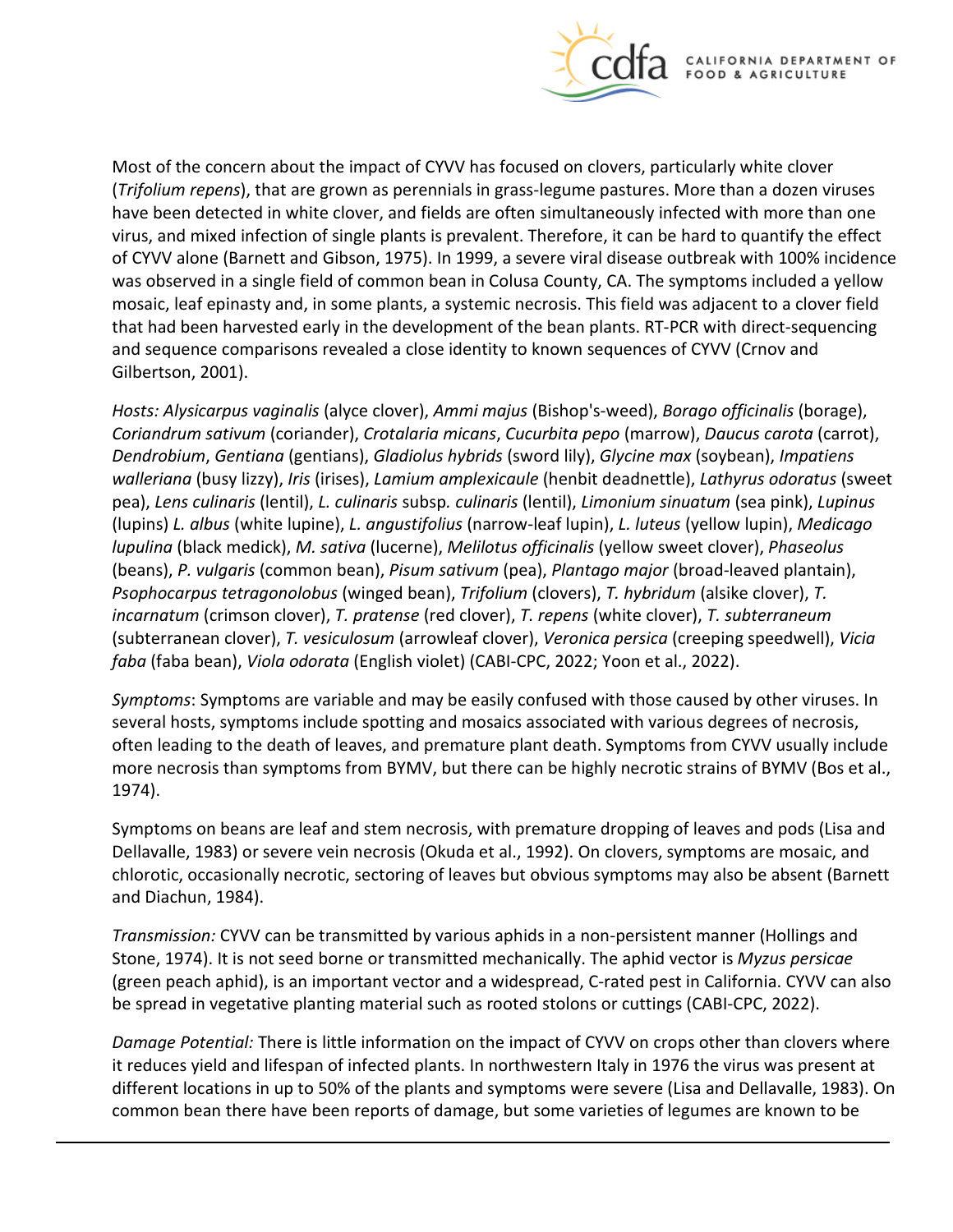

resistant (Sato et al., 2007). Reports on the occurrence in non-legume crops such as orchids, *Gentiana*  and *Limonium* have been incidental only; however, necrotic streaking on leaves and stems of ornamentals are considered significant defects (CABI-CPC, 2022).

**Worldwide Distribution**: **Asia:** *Japan, South Korea, Yemen*. **Europe:** *Bulgaria, Czechia, France, Germany, Hungary, Italy, Netherlands, Poland, Spain, Sweden, United Kingdom*. **North America:**  *Canada, United States* (Alabama, Alaska California, Connecticut, Florida, Georgia, Idaho, Kentucky, Louisiana, Maryland, Massachusetts, Minnesota, Mississippi, Nebraska, New Jersey, New York, North Carolina, Oregon, Pennsylvania, South Carolina, Tennessee, Texas, Vermont, Virginia, Washington). *Oceania: Australia, New Zealand*. **South America:** *Colombia* (CABI-CPC, 2022).

**Official Control:** Clover yellow vein virus is on the USDA PCIT's harmful organism list for Brazil, Ecuador, Georgia, Guatemala, Honduras, India, Japan, Nicaragua, and Taiwan (USDA, 2022). It is on the EPPO's A1 list for Brazil (EPPO, 2022).

**California Distribution**: This virus has been present in California, not under regulatory control, at least since the 1950s. Outbreaks in this state occasionally occur on common bean (Frate et al., 2018).

### **California Interceptions:** None

The risk Clover yellow vein mosaic virus would pose to California is evaluated below.

### **Consequences of Introduction:**

**1) Climate/Host Interaction:** This virus has a large host range but is dependent on its insect vector to spread as it is not spread with seed. It is likely to establish in areas where its vector is present.

Evaluate if the pest would have suitable hosts and climate to establish in California.

**Score**: **2** 

- Low (1) Not likely to establish in California; or likely to establish in very limited areas.
- **- Medium (2) may be able to establish in a larger but limited part of California.**
- High (3) likely to establish a widespread distribution in California.
- **2) Known Pest Host Range:** The host range of this virus is large including plants in diverse families. California records include *Cicer arietinum* (garbanzo bean), and *Phaseolus vulgaris* (kidney bean)

Evaluate the host range of the pest.

**Score: 3** 

- Low (1) has a very limited host range.
- Medium (2) has a moderate host range.
- **- High (3) has a wide host range.**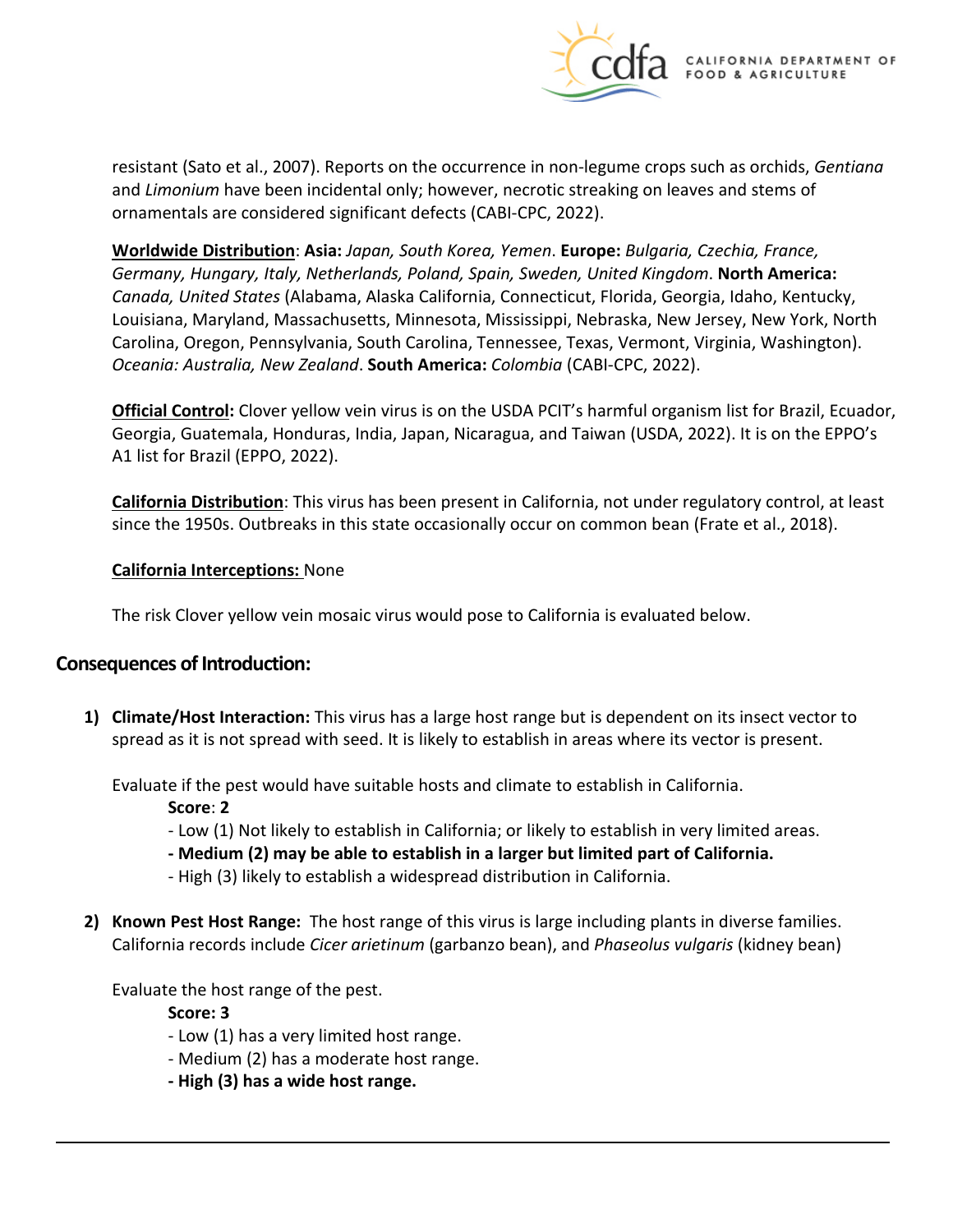

**3) Pest Reproductive Potential:** The virus reproduces in its host and moves in a non-persistent manner with aphids. It does not spread with seeds.

Evaluate the natural and artificial dispersal potential of the pest.

**Score: 2** 

- Low (1) does not have high reproductive or dispersal potential.
- **- Medium (2) has either high reproductive or dispersal potential.**
- High (3) has both high reproduction and dispersal potential.
- **4) Economic Impact:** There are economic impacts to perennial clovers, beans, and ornamental hosts. It is a quarantine pest in several countries. It is vectored by aphids.

Evaluate the economic impact of the pest to California using the criteria below.

### **Economic Impact: A, B, C, E**

- **A. The pest could lower crop yield.**
- **B. The pest could lower crop value (includes increasing crop production costs).**
- **C. The pest could trigger the loss of markets (includes quarantines).**
- D. The pest could negatively change normal cultural practices.
- **E. The pest can vector, or is vectored, by another pestiferous organism.**
- F. The organism is injurious or poisonous to agriculturally important animals.
- G. The organism can interfere with the delivery or supply of water for agricultural uses.

### **Economic Impact Score**: **3**

- Low (1) causes 0 or 1 of these impacts.
- Medium (2) causes 2 of these impacts.
- **- High (3) causes 3 or more of these impacts.**
- **5) Environmental Impact:** There are many native plants that are in the same genera as known hosts. However, this virus has been in California with aphid vectors for decades and no impact has been reported.

Evaluate the environmental impact of the pest to California using the criteria below

### **Environmental Impact:**

- A. The pest could have a significant environmental impact such as lowering biodiversity, disrupting natural communities, or changing ecosystem processes.
- B. The pest could directly affect threatened or endangered species.
- C. The pest could impact threatened or endangered species by disrupting critical habitats.
- D. The pest could trigger additional official or private treatment programs.
- E. The pest significantly impacts cultural practices, home/urban gardening or ornamental plantings.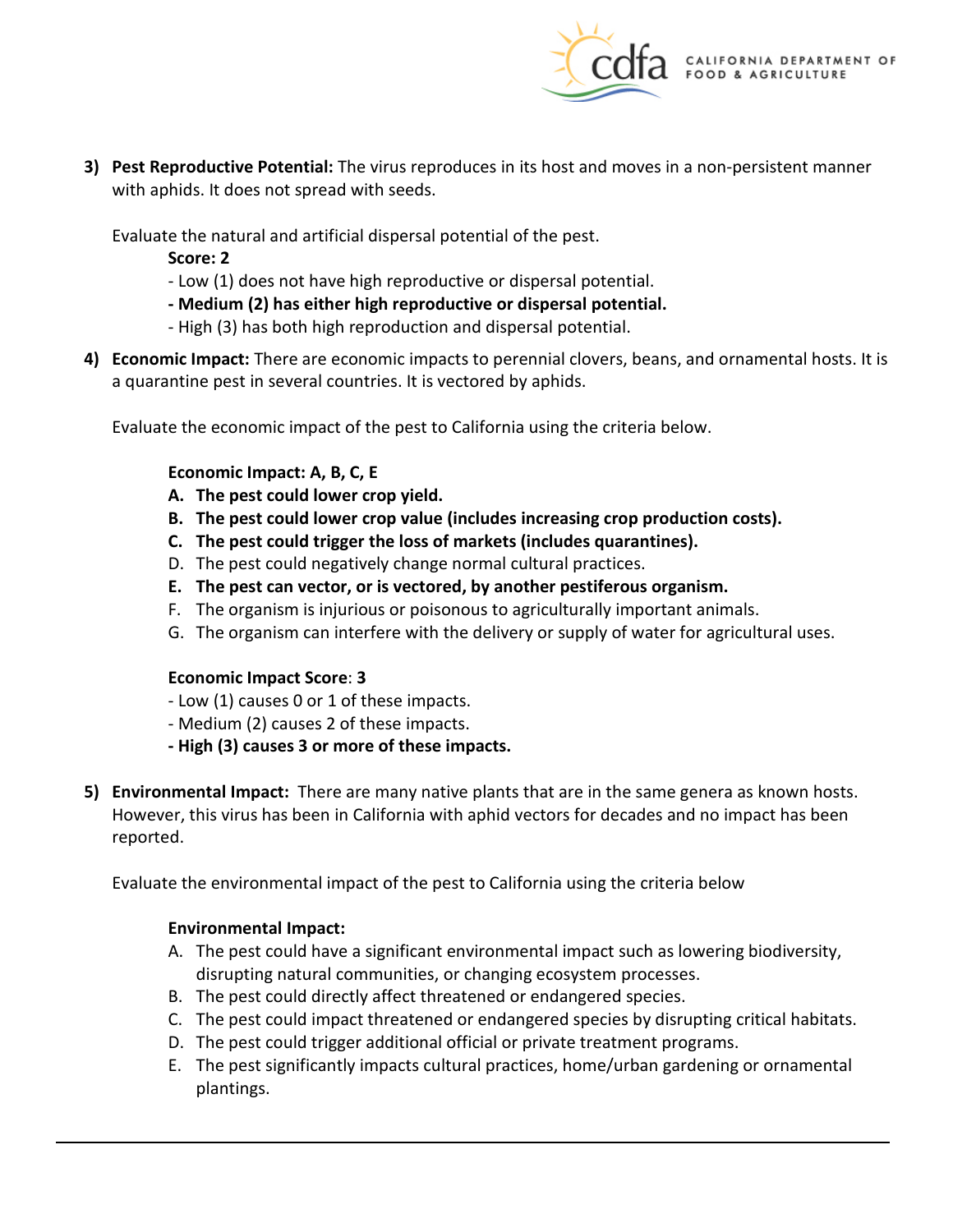

#### **Environmental Impact Score: 1**

- **- Low (1) causes none of the above to occur.**
- Medium (2) causes one of the above to occur.
- High (3) causes two or more of the above to occur.

### **Consequences of Introduction to California for Clover yellow vein virus***:* **Medium**

Add up the total score and include it here. **11**  -Low = 5-8 points **-Medium = 9-12 points**   $-High = 13-15$  points

**6) Post Entry Distribution and Survey Information**: Evaluate the known distribution in California. Only official records identified by a taxonomic expert and supported by voucher specimens deposited in natural history collections should be considered. Pest incursions that have been eradicated, are under eradication, or have been delimited with no further detections should not be included.

#### *Evaluation is 'high***'**.

#### **Score: -3**

-Not established (0) Pest never detected in California or known only from incursions. **-**Low (-1) Pest has a localized distribution in California or is established in one suitable climate/host area (region).

-Medium (-2) Pest is widespread in California but not fully established in the endangered area, or pest established in two contiguous suitable climate/host areas.

**-High (-3) Pest has fully established in the endangered area, or pest is reported in more than two contiguous or non-contiguous suitable climate/host areas.** 

**7) The final score is** the consequences of introduction score minus the post entry distribution and survey information score: (Score)

*Final Score: Score of Consequences of Introduction – Score of Post Entry Distribution and Survey Information = 8* 

### **Uncertainty:**

Plants weakened by virus infection are probably more susceptible to damage by other pathogens and environmental stress than uninfected plants, which further contributes to the phenomenon of clover decline.

### **Conclusion and Rating Justification:**

Based on the evidence provided above the proposed rating for Clover yellow vein virus is C.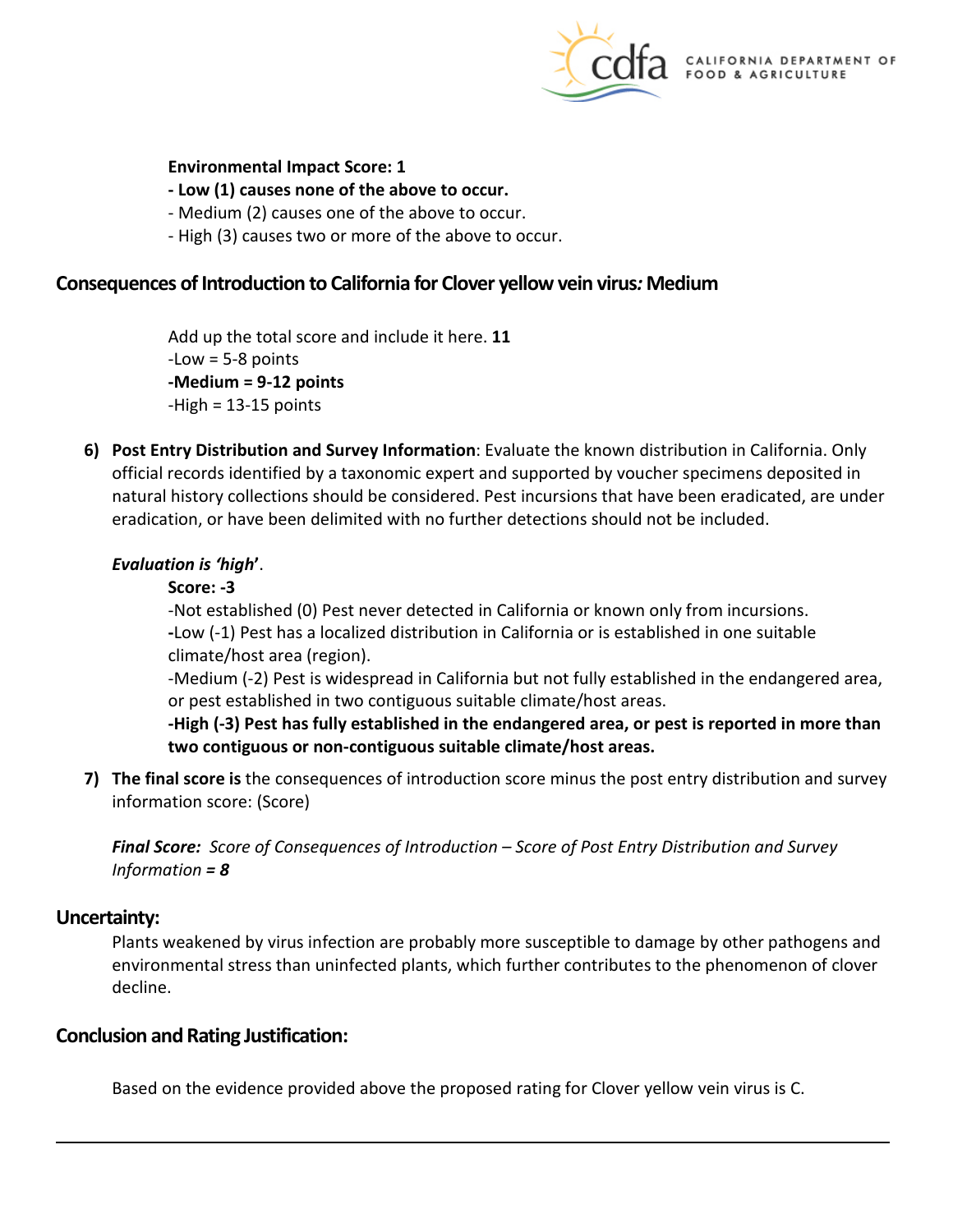

## **References:**

Barnett, O.W. and Gibson, P.B., 1975. Identification and Prevalence of White Clover Viruses and the Resistance of Trifolium Species to These Viruses 1. Crop science, 15(1), pp.32-37.

Barnett, O.W. and Diachun, S., 1984. Clover science and technology, Agronomy monograph no. 25 (pp. 235- 268). ASA-CSSA-SSSA, Madison, Wisconsin.

Barnett, O. W., Randles, J. W., and Burrows, P. M. 1987. Relationships among Australian and North American isolates of the bean yellow mosaic potyvirus subgroup. Phytopathology 77:791-799

Bos, L., Kowalska, C. and Maat, D.Z., 1974. The identification of bean mosaic, pea yellow mosaic and pea necrosis strains of bean yellow mosaic virus. Netherlands Journal of Plant Pathology, 80(6), pp.173-191.

Crnov, R. and Gilbertson, R.L., 2001. Outbreak of Clover yellow vein virus in a bean field in Colusa County, California. Plant Disease, 85(4), pp.444-444.

Frate, C. A., Gepts, P.G, and Long, R. F. 2018. UC IPM Pest Management Guidelines: Dry Beans. UC ANR Publication 3446

Hollings, M., and Nariani, T. K. 1965. Some properties of clover yellow vein, a virus from *Trifolium repens* L. Ann. Appl. Biol. 56:99-109.

Hollings M., and Stone, O. M., 1974. Clover yellow vein virus. CMI/AAB Descriptions of Plant Viruses, 131.

Houston, B.R. and Oswald, J.W., 1953. The mosaic virus disease complex of Ladino Clover. Phytopathology, 43(5), pp.271-276.

EPPO Global Database. 2022. [https://gd.eppo.int/taxon/CLYVV0 A](https://gd.eppo.int/taxon/CLYVV0)ccessed 3/8/22

Lisa, V. and Dellavalle, G., 1983. Clover yellow vein virus in climbing bean (*Phaseolus vulgaris* L.). Phytopathologia Mediterranea, pp.49-52.

Okuda, S., Hasegawa, M., Natsuaki, T., Kaji, K., Natsuaki, K.T. and Teranaka, M., 1992. Clover yellow vein virus isolated from bean (*Phaseolus vulgaris*) showing vine necrosis in Fukushima Prefecture. Japanese Journal of Phytopathology, 58(2), pp.298-304.

Sato, M., Masuta, C. and Uyeda, I., 2003. Natural resistance to Clover yellow vein virus in beans controlled by a single recessive locus. Molecular plant-microbe interactions, 16(11), pp.994-1002.

Yoon, J.Y., Cho, I.S., Chung, B.N. and Choi, S.K., 2021. First report of clover yellow vein virus on orchid (*Dendrobium* sp.) in South Korea. Plant Disease, Disease Note Feb 2022.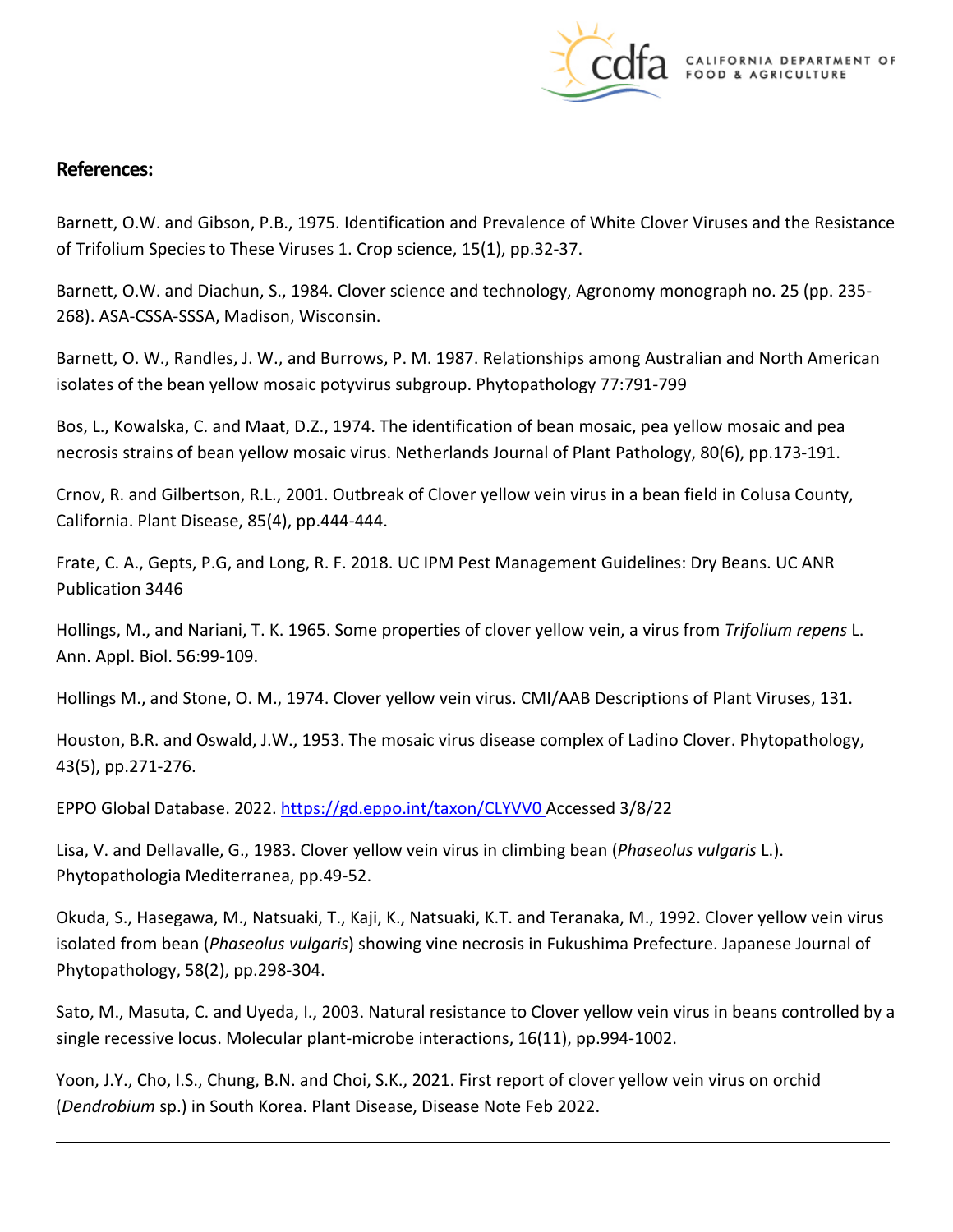

# **Responsible Party:**

Heather J. Scheck, Primary Plant Pathologist/Nematologist, CDFA/PHPPS ECOPERS, 1220 N St Rm 221, Sacramento, CA 95814 Phone: (916) 654-1017, [permits\[@\]cdfa.ca.gov](https://permits[@]cdfa.ca.gov).

# **\*Comment Period: 04/13/2022 through 05/28/2022**

### **\*NOTE:**

You must be registered and logged in to post a comment. If you have registered and have not received the registration confirmation, please contact us at [permits\[@\]cdfa.ca.gov](https://permits[@]cdfa.ca.gov).

### **Comment Format:**

 $\div$  Comments should refer to the appropriate California Pest Rating Proposal Form subsection(s) being commented on, as shown below.

### **Example Comment:**

Consequences of Introduction: 1. Climate/Host Interaction: [Your comment that relates to "Climate/Host Interaction" here.]

- Posted comments will not be able to be viewed immediately.
- $\triangleleft$  Comments may not be posted if they:

Contain inappropriate language which is not germane to the pest rating proposal;

Contains defamatory, false, inaccurate, abusive, obscene, pornographic, sexually oriented, threatening, racially offensive, discriminatory or illegal material;

Violates agency regulations prohibiting sexual harassment or other forms of discrimination;

Violates agency regulations prohibiting workplace violence, including threats.

- $\clubsuit$  Comments may be edited prior to posting to ensure they are entirely germane.
- Posted comments shall be those which have been approved in content and posted to the website to be viewed, not just submitted.